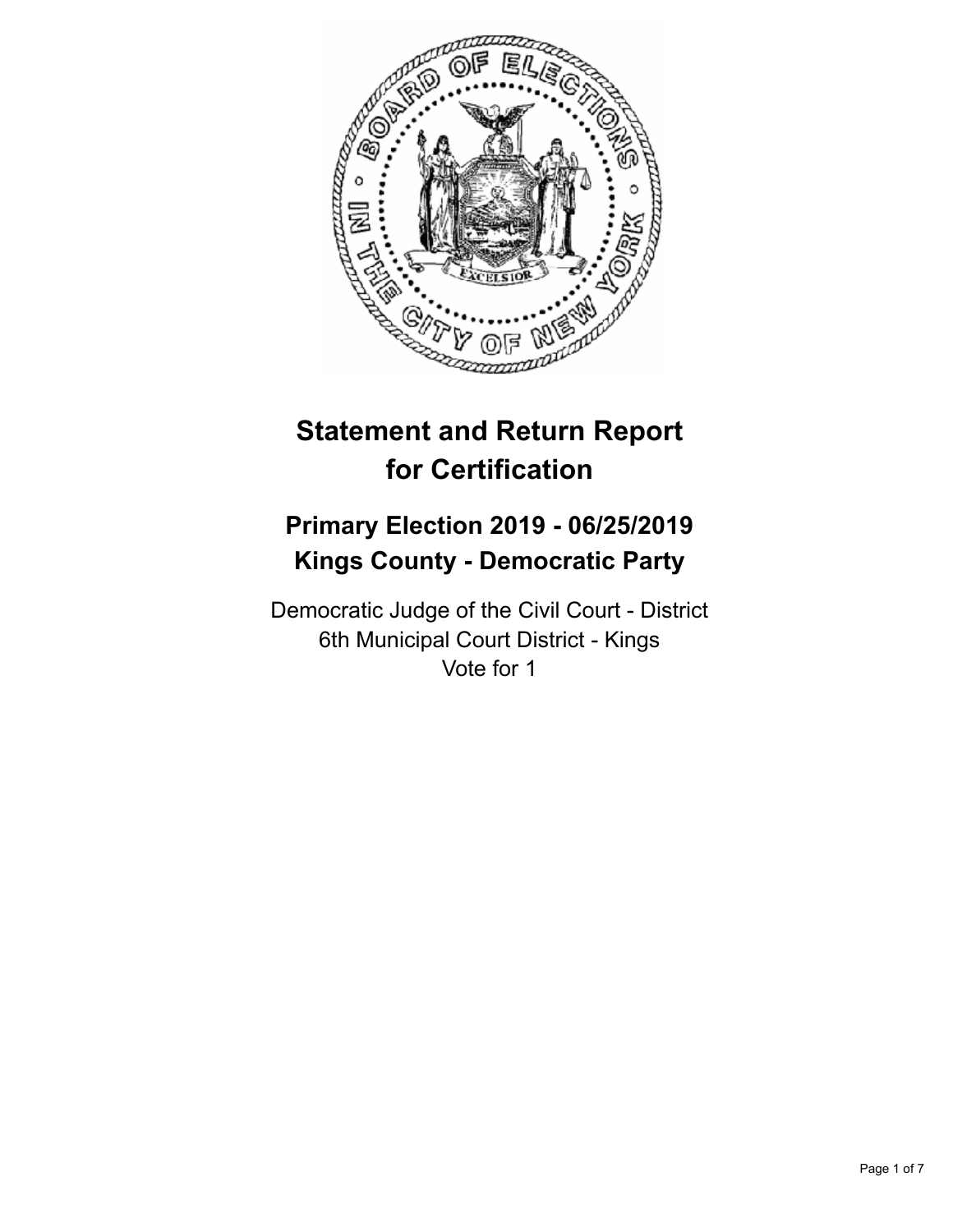

| PUBLIC COUNTER                                           | 480 |
|----------------------------------------------------------|-----|
| <b>MANUALLY COUNTED EMERGENCY</b>                        | 0   |
| <b>ABSENTEE / MILITARY</b>                               | 23  |
| <b>AFFIDAVIT</b>                                         | 4   |
| <b>Total Ballots</b>                                     | 507 |
| Less - Inapplicable Federal/Special Presidential Ballots | 0   |
| <b>Total Applicable Ballots</b>                          | 507 |
| ALICE A. NICHOLSON                                       | 84  |
| <b>CAROLINE P. COHEN</b>                                 | 211 |
| CHINYELU O. UDOH                                         | 64  |
| TEHILAH H. BERMAN                                        | 91  |
| JEREMY KASHA (WRITE-IN)                                  |     |
| UNATTRIBUTABLE WRITE-IN (WRITE-IN)                       | 1   |
| <b>Total Votes</b>                                       | 452 |
| Unrecorded                                               | 55  |
|                                                          |     |

| <b>PUBLIC COUNTER</b>                                    | 5,282 |
|----------------------------------------------------------|-------|
| <b>MANUALLY COUNTED EMERGENCY</b>                        | 0     |
| <b>ABSENTEE / MILITARY</b>                               | 177   |
| <b>AFFIDAVIT</b>                                         | 19    |
| <b>Total Ballots</b>                                     | 5,478 |
| Less - Inapplicable Federal/Special Presidential Ballots | 0     |
| <b>Total Applicable Ballots</b>                          | 5,478 |
| ALICE A. NICHOLSON                                       | 1,295 |
| <b>CAROLINE P. COHEN</b>                                 | 2,107 |
| CHINYELU O. UDOH                                         | 864   |
| <b>TEHILAH H. BERMAN</b>                                 | 768   |
| ALDANE PALMER (WRITE-IN)                                 | 1     |
| EL HOFFMAN (WRITE-IN)                                    | 1     |
| FARAH N. LOUIS (WRITE-IN)                                | 1     |
| JASMINE ROGERS (WRITE-IN)                                | 1     |
| MARC SWEET (WRITE-IN)                                    | 1     |
| MONIQUE CHANDLER-WATERMAN (WRITE-IN)                     | 5     |
| OLIVIA SOHMER (WRITE-IN)                                 | 1     |
| RICHARD MILLER (WRITE-IN)                                | 1     |
| UNATTRIBUTABLE WRITE-IN (WRITE-IN)                       | 10    |
| <b>Total Votes</b>                                       | 5,056 |
| Unrecorded                                               | 422   |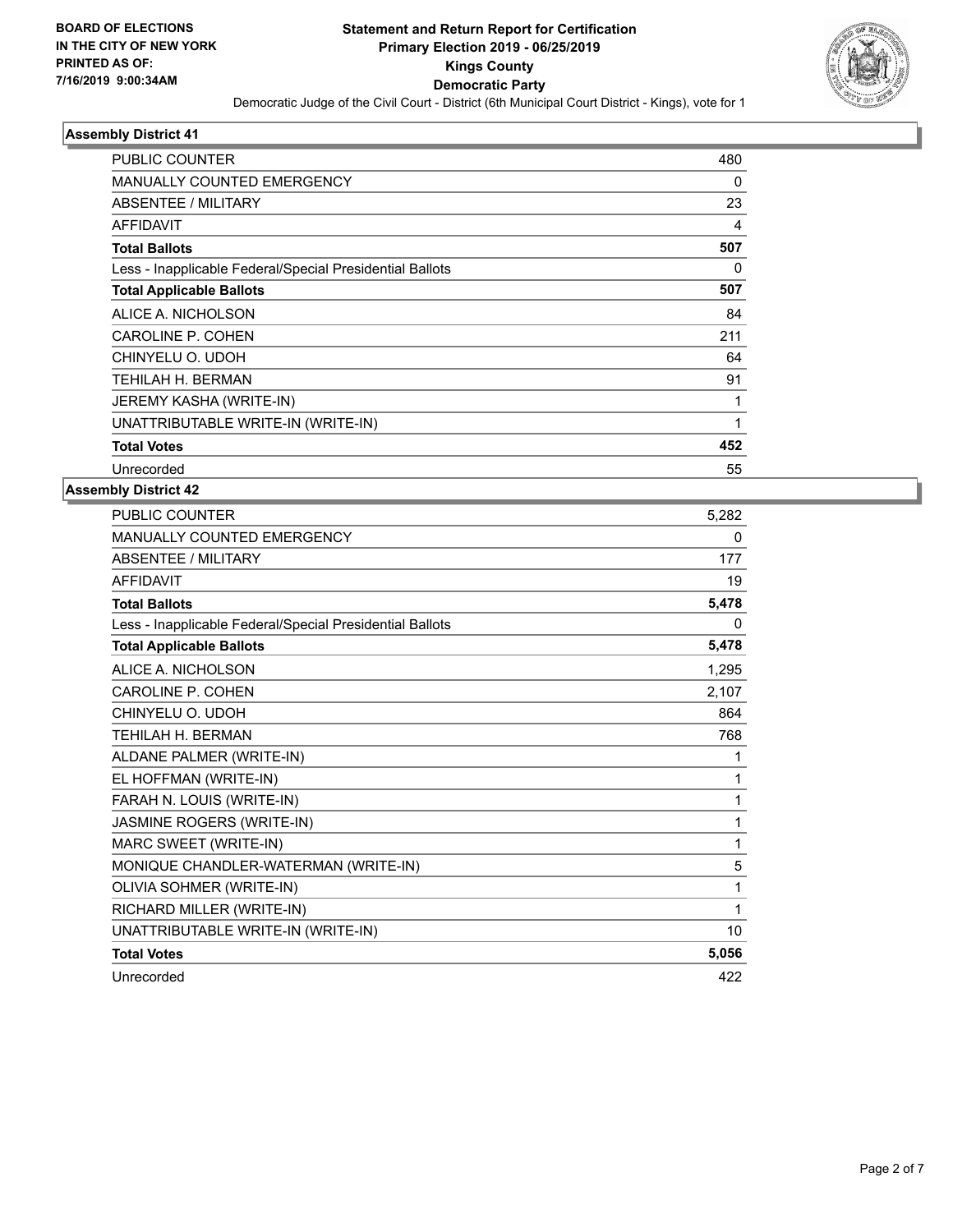

| 2,184 |
|-------|
|       |
| 75    |
| 10    |
| 2,270 |
| 0     |
| 2,270 |
| 873   |
| 516   |
| 524   |
| 249   |
| 1     |
| 1     |
| 1     |
| 2,165 |
| 105   |
|       |

| <b>MANUALLY COUNTED EMERGENCY</b><br>ABSENTEE / MILITARY<br><b>AFFIDAVIT</b><br><b>Total Ballots</b><br>Less - Inapplicable Federal/Special Presidential Ballots<br><b>Total Applicable Ballots</b> | 0<br>68<br>12<br>2,914<br>0<br>2,914 |
|-----------------------------------------------------------------------------------------------------------------------------------------------------------------------------------------------------|--------------------------------------|
|                                                                                                                                                                                                     |                                      |
|                                                                                                                                                                                                     |                                      |
|                                                                                                                                                                                                     |                                      |
|                                                                                                                                                                                                     |                                      |
|                                                                                                                                                                                                     |                                      |
|                                                                                                                                                                                                     |                                      |
| ALICE A. NICHOLSON                                                                                                                                                                                  | 285                                  |
| <b>CAROLINE P. COHEN</b>                                                                                                                                                                            | 1,680                                |
| CHINYELU O. UDOH                                                                                                                                                                                    | 430                                  |
| TEHILAH H. BERMAN                                                                                                                                                                                   | 411                                  |
| BERNIE SANDERS (WRITE-IN)                                                                                                                                                                           | 1                                    |
| DANTE OLIVIA SMITH (WRITE-IN)                                                                                                                                                                       | 1                                    |
| FARAH N. LOUIS (WRITE-IN)                                                                                                                                                                           | 1                                    |
| MONIQUE CHANDLER-WATERMAN (WRITE-IN)                                                                                                                                                                | 2                                    |
| SUSAN L PRATT (WRITE-IN)                                                                                                                                                                            | 1                                    |
| UNATTRIBUTABLE WRITE-IN (WRITE-IN)                                                                                                                                                                  | 5                                    |
| <b>Total Votes</b>                                                                                                                                                                                  | 2,817                                |
| Unrecorded                                                                                                                                                                                          | 97                                   |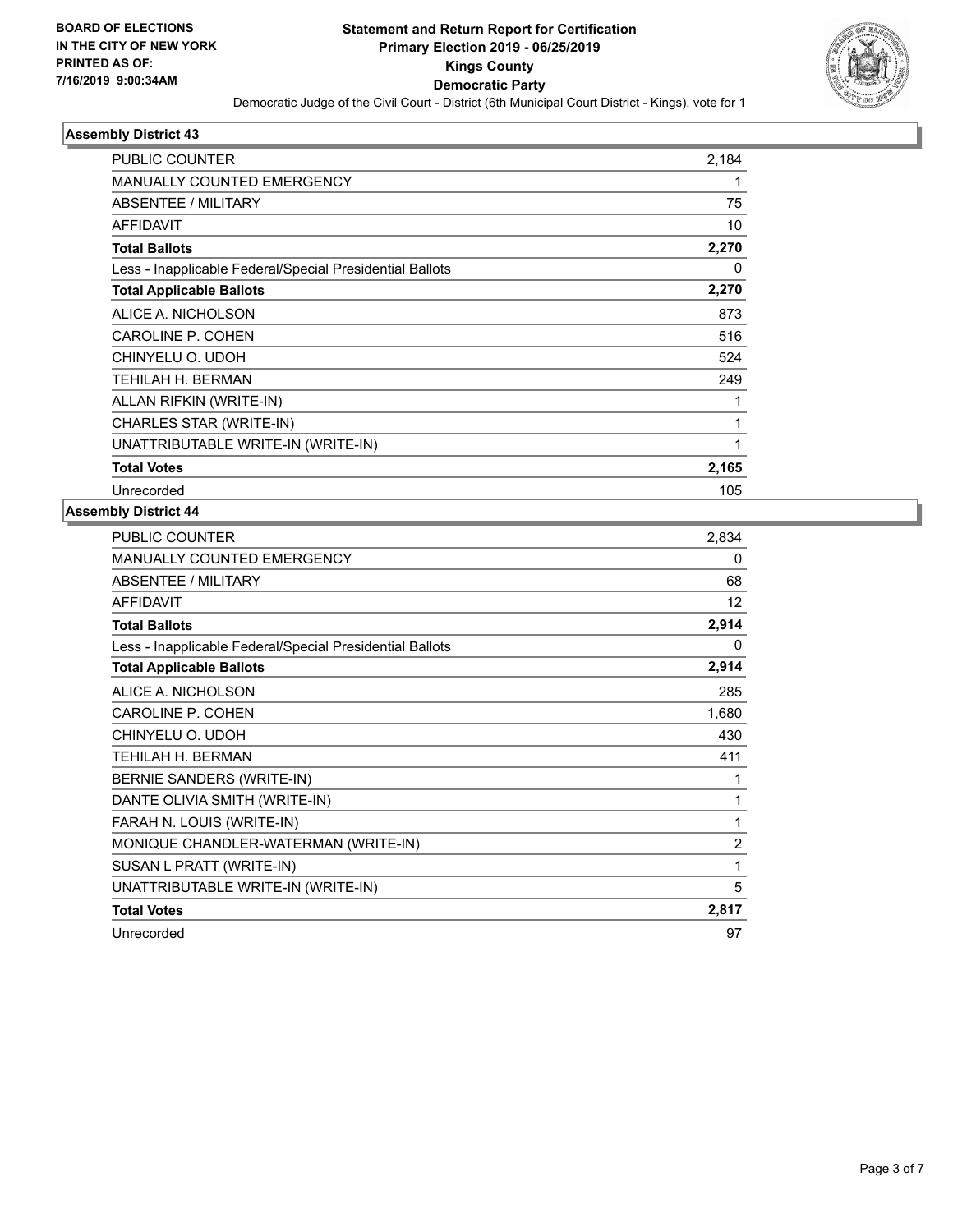

| PUBLIC COUNTER                                           | 629            |
|----------------------------------------------------------|----------------|
| <b>MANUALLY COUNTED EMERGENCY</b>                        | 0              |
| ABSENTEE / MILITARY                                      | 28             |
| <b>AFFIDAVIT</b>                                         | 2              |
| <b>Total Ballots</b>                                     | 659            |
| Less - Inapplicable Federal/Special Presidential Ballots | 0              |
| <b>Total Applicable Ballots</b>                          | 659            |
| ALICE A. NICHOLSON                                       | 39             |
| <b>CAROLINE P. COHEN</b>                                 | 257            |
| CHINYELU O. UDOH                                         | 23             |
| TEHILAH H. BERMAN                                        | 289            |
| DEVORA FEIT (WRITE-IN)                                   | 2              |
| ELIZABETH WARREN (WRITE-IN)                              | 1              |
| FARAH N. LOUIS (WRITE-IN)                                | 1              |
| IAMA GIRSHEK (WRITE-IN)                                  | 1              |
| IAN D. GIRSHEK (WRITE-IN)                                | 1              |
| UNATTRIBUTABLE WRITE-IN (WRITE-IN)                       | $\overline{2}$ |
| <b>Total Votes</b>                                       | 616            |
| Unrecorded                                               | 43             |

| <b>PUBLIC COUNTER</b>                                    | 1,457 |
|----------------------------------------------------------|-------|
| <b>MANUALLY COUNTED EMERGENCY</b>                        | 0     |
| <b>ABSENTEE / MILITARY</b>                               | 35    |
| <b>AFFIDAVIT</b>                                         | 3     |
| <b>Total Ballots</b>                                     | 1,495 |
| Less - Inapplicable Federal/Special Presidential Ballots | 0     |
| <b>Total Applicable Ballots</b>                          | 1,495 |
| ALICE A. NICHOLSON                                       | 147   |
| CAROLINE P. COHEN                                        | 829   |
| CHINYELU O. UDOH                                         | 320   |
| TEHILAH H. BERMAN                                        | 140   |
| FRED JONES (WRITE-IN)                                    | 1     |
| JENNIFER LEVY (WRITE-IN)                                 | 1     |
| LAURS JACOBSON (WRITE-IN)                                | 1     |
| NOAH D. POWLEN (WRITE-IN)                                | 1     |
| ROBERT C NEWMAN (WRITE-IN)                               | 1     |
| UNATTRIBUTABLE WRITE-IN (WRITE-IN)                       | 1     |
| XMAYLA POE (WRITE-IN)                                    | 1     |
| <b>Total Votes</b>                                       | 1,443 |
| Unrecorded                                               | 52    |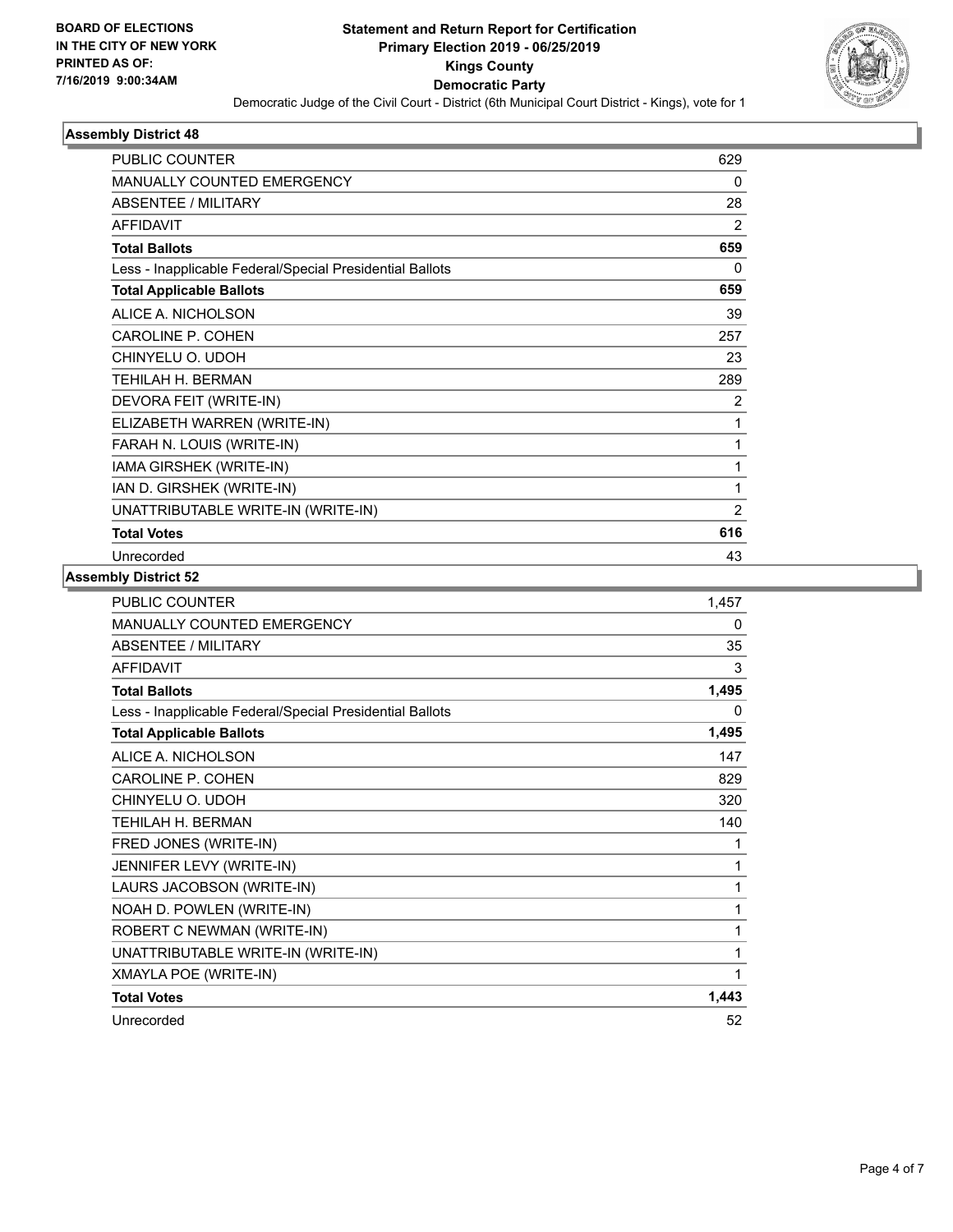

| <b>PUBLIC COUNTER</b>                                    | 2,199 |
|----------------------------------------------------------|-------|
| <b>MANUALLY COUNTED EMERGENCY</b>                        | 0     |
| <b>ABSENTEE / MILITARY</b>                               | 81    |
| <b>AFFIDAVIT</b>                                         | 16    |
| <b>Total Ballots</b>                                     | 2,296 |
| Less - Inapplicable Federal/Special Presidential Ballots | 0     |
| <b>Total Applicable Ballots</b>                          | 2,296 |
| ALICE A. NICHOLSON                                       | 583   |
| <b>CAROLINE P. COHEN</b>                                 | 878   |
| CHINYELU O. UDOH                                         | 541   |
| TEHILAH H. BERMAN                                        | 174   |
| AMAZON CUOMO (WRITE-IN)                                  | 1     |
| AMY KLOBUCHAR (WRITE-IN)                                 | 1     |
| DENISE FELIX (WRITE-IN)                                  | 1     |
| ESPERANZA NIEMAS (WRITE-IN)                              | 1     |
| SONIA SOTOMAYOR (WRITE-IN)                               | 1     |
| TULSI GABBARD (WRITE-IN)                                 | 1     |
| UNCOUNTED WRITE-IN PER STATUTE (WRITE-IN)                | 1     |
| <b>Total Votes</b>                                       | 2,183 |
| Unrecorded                                               | 113   |
|                                                          |       |

| PUBLIC COUNTER                                           | 777 |
|----------------------------------------------------------|-----|
| <b>MANUALLY COUNTED EMERGENCY</b>                        | 0   |
| ABSENTEE / MILITARY                                      | 14  |
| AFFIDAVIT                                                | 3   |
| <b>Total Ballots</b>                                     | 794 |
| Less - Inapplicable Federal/Special Presidential Ballots | 0   |
| <b>Total Applicable Ballots</b>                          | 794 |
| ALICE A. NICHOLSON                                       | 270 |
| CAROLINE P. COHEN                                        | 175 |
| CHINYELU O. UDOH                                         | 194 |
| TEHILAH H. BERMAN                                        | 75  |
| RICHARD STRAUSS (WRITE-IN)                               | 1   |
| UNCOUNTED WRITE-IN PER STATUTE (WRITE-IN)                | 1   |
| <b>Total Votes</b>                                       | 716 |
| Unrecorded                                               | 78  |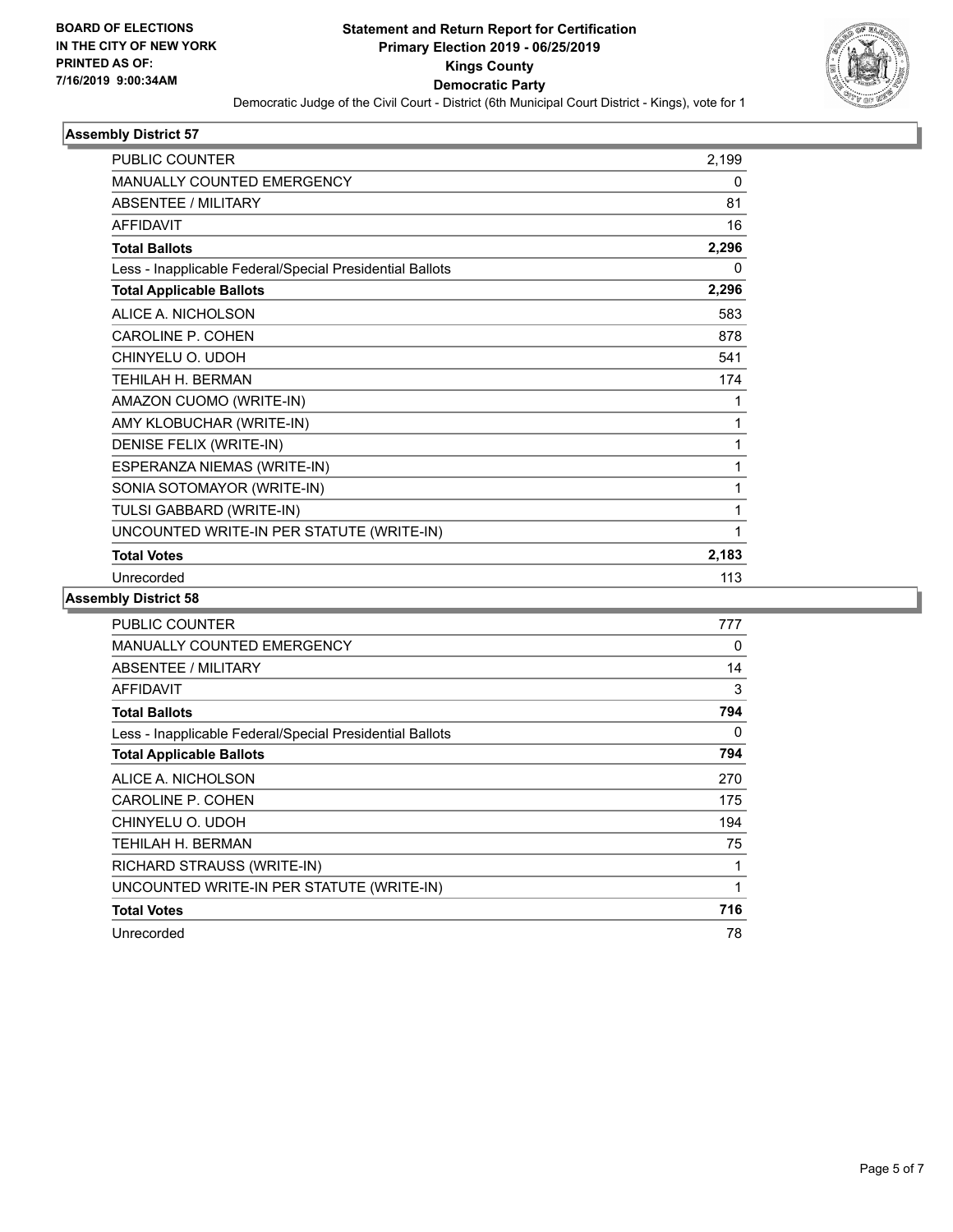

## **Total for Democratic Judge of the Civil Court - District (6th Municipal Court District - Kings) - Kings County**

| PUBLIC COUNTER                                           | 15,842         |
|----------------------------------------------------------|----------------|
| MANUALLY COUNTED EMERGENCY                               | 1              |
| <b>ABSENTEE / MILITARY</b>                               | 501            |
| AFFIDAVIT                                                | 69             |
| <b>Total Ballots</b>                                     | 16,413         |
| Less - Inapplicable Federal/Special Presidential Ballots | 0              |
| <b>Total Applicable Ballots</b>                          | 16,413         |
| ALICE A. NICHOLSON                                       | 3,576          |
| <b>CAROLINE P. COHEN</b>                                 | 6,653          |
| CHINYELU O. UDOH                                         | 2,960          |
| TEHILAH H. BERMAN                                        | 2,197          |
| ALDANE PALMER (WRITE-IN)                                 | 1              |
| ALLAN RIFKIN (WRITE-IN)                                  | 1              |
| AMAZON CUOMO (WRITE-IN)                                  | 1              |
| AMY KLOBUCHAR (WRITE-IN)                                 | $\mathbf{1}$   |
| BERNIE SANDERS (WRITE-IN)                                | 1              |
| CHARLES STAR (WRITE-IN)                                  | 1              |
| DANTE OLIVIA SMITH (WRITE-IN)                            | 1              |
| DENISE FELIX (WRITE-IN)                                  | 1              |
| DEVORA FEIT (WRITE-IN)                                   | $\overline{2}$ |
| EL HOFFMAN (WRITE-IN)                                    | $\mathbf{1}$   |
| ELIZABETH WARREN (WRITE-IN)                              | 1              |
| ESPERANZA NIEMAS (WRITE-IN)                              | 1              |
| FARAH N. LOUIS (WRITE-IN)                                | 3              |
| FRED JONES (WRITE-IN)                                    | 1              |
| IAMA GIRSHEK (WRITE-IN)                                  | 1              |
| IAN D. GIRSHEK (WRITE-IN)                                | $\mathbf{1}$   |
| JASMINE ROGERS (WRITE-IN)                                | 1              |
| JENNIFER LEVY (WRITE-IN)                                 | 1              |
| JEREMY KASHA (WRITE-IN)                                  | $\mathbf{1}$   |
| LAURS JACOBSON (WRITE-IN)                                | 1              |
| MARC SWEET (WRITE-IN)                                    | 1              |
| MONIQUE CHANDLER-WATERMAN (WRITE-IN)                     | 7              |
| NOAH D. POWLEN (WRITE-IN)                                | 1              |
| OLIVIA SOHMER (WRITE-IN)                                 | 1              |
| RICHARD MILLER (WRITE-IN)                                | 1              |
| RICHARD STRAUSS (WRITE-IN)                               | 1              |
| ROBERT C NEWMAN (WRITE-IN)                               | 1              |
| SONIA SOTOMAYOR (WRITE-IN)                               | 1              |
| SUSAN L PRATT (WRITE-IN)                                 | 1              |
| TULSI GABBARD (WRITE-IN)                                 | 1              |
| UNATTRIBUTABLE WRITE-IN (WRITE-IN)                       | 20             |
| UNCOUNTED WRITE-IN PER STATUTE (WRITE-IN)                | 2              |
| XMAYLA POE (WRITE-IN)                                    | 1              |
| <b>Total Votes</b>                                       | 15,448         |
| Unrecorded                                               | 965            |